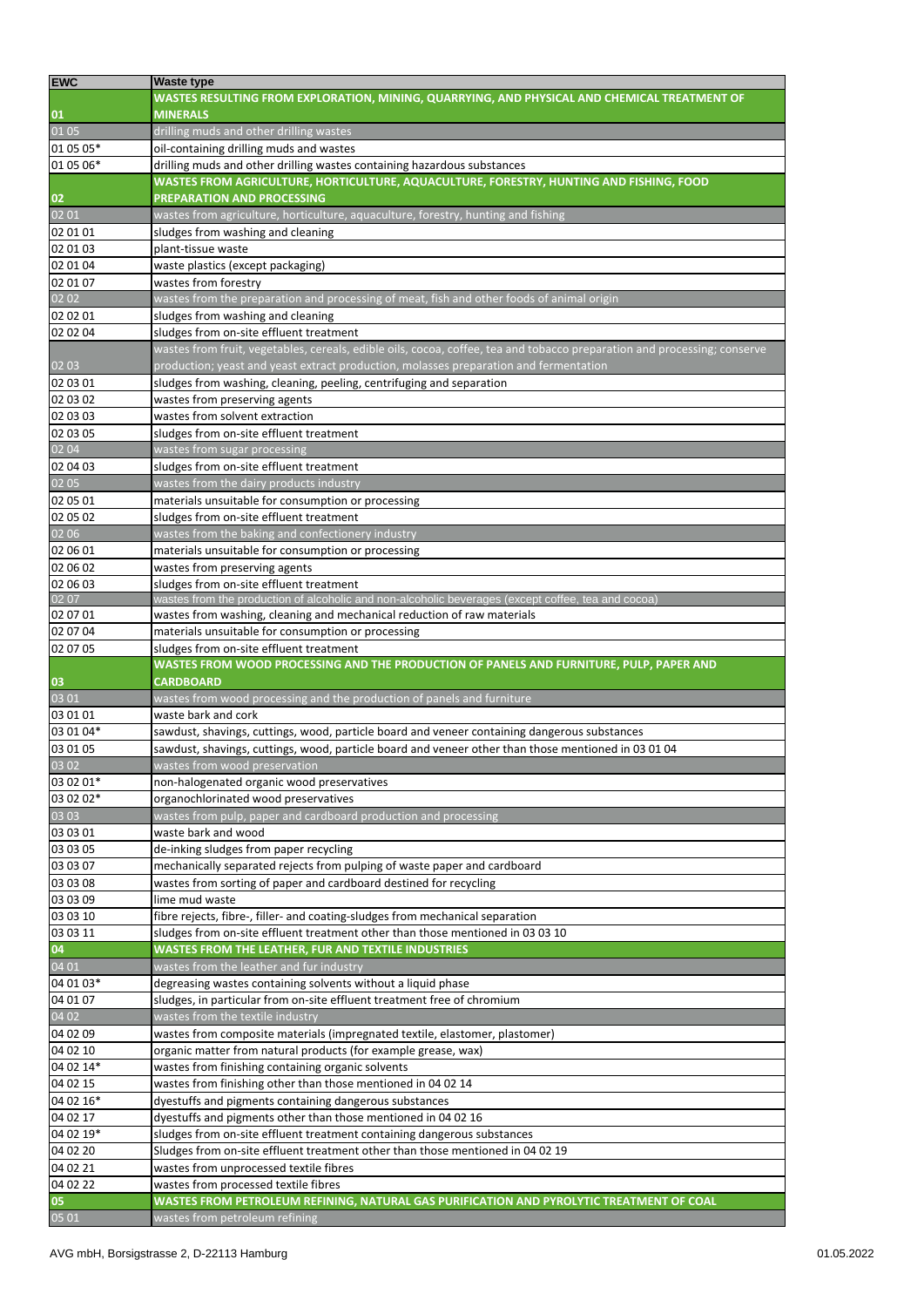| <b>EWC</b>        | <b>Waste type</b>                                                                                                |
|-------------------|------------------------------------------------------------------------------------------------------------------|
| 05 01 03*         | tank bottom sludges                                                                                              |
| 05 01 06*         | oily sludges from maintenance operations of the plant or equipment                                               |
| 05 01 07*         | acid tars                                                                                                        |
| 05 01 08*         | other tars                                                                                                       |
| 05 01 09*         | sludges from on-site effluent treatment containing dangerous substances                                          |
| 05 01 10          | Sludges from on-site effluent treatment other than those mentioned in 05 01 09                                   |
| 05 01 15*         | spent filter clays                                                                                               |
| 05 06             | wastes from the pyrolytic treatment of coal                                                                      |
| 05 06 01*         | acid tars                                                                                                        |
| 05 06 03*         | other tars                                                                                                       |
| 06                | <b>WASTES FROM INORGANIC CHEMICAL PROCESSES</b>                                                                  |
| 06 05             | Sludges from on-site effluent treatment                                                                          |
| 06 05 02*         | sludges from on-site effluent treatment containing dangerous substances                                          |
| 06 05 03          | sludges from on-site effluent treatment other than those mentioned in 06 05 02                                   |
| 06 13             | wastes from inorganic chemical processes not otherwise specified                                                 |
| 06 13 02*         | spent activated carbon (except 06 07 02)                                                                         |
|                   | <b>WASTES FROM ORGANIC CHEMICAL PROCESSES</b>                                                                    |
| 07                |                                                                                                                  |
| 07 01             | wastes from the manufacture, formulation, supply and use (MFSU) of basic organic chemicals                       |
| 07 01 07*         | halogenated still bottoms and reaction residues                                                                  |
| 07 01 08*         | other still bottoms and reaction residues                                                                        |
| 07 01 09*         | halogenated filter cakes and spent absorbents                                                                    |
| 07 01 10*         | other filter cakes and spent absorbents                                                                          |
| 07 01 11*         | sludges from on-site effluent treatment containing dangerous substances                                          |
| 07 01 12          | sludges from on-site effluent treatment other than those mentioned in 07 01 11                                   |
| 07 02             | wastes from the MFSU of plastics, synthetic rubber and man-made fibres                                           |
| 07 02 07*         | halogenated still bottoms and reaction residues                                                                  |
| 07 02 08*         | other still bottoms and reaction residues                                                                        |
| 07 02 09*         | halogenated filter cakes and spent absorbents                                                                    |
| 07 02 10*         | other filter cakes and spent absorbents                                                                          |
| 07 02 11*         | sludges from on-site effluent treatment containing dangerous substances                                          |
| 07 02 12          | sludges from on-site effluent treatment other than those mentioned in 07 02 11                                   |
| 07 02 13          | waste plastic                                                                                                    |
| 07 02 14*         | wastes from additives containing dangerous substances                                                            |
| 07 02 15          | wastes from additives other than those mentioned in 07 02 14                                                     |
| 07 03             | wastes from the MFSU of organic dyes and pigments (except 06 11)                                                 |
| 07 03 07*         | halogenated still bottoms and reaction residues                                                                  |
| 07 03 08*         | other still bottoms and reaction residues                                                                        |
| 07 03 09*         | halogenated filter cakes and spent absorbents                                                                    |
| 07 03 10*         | other filter cakes and spent absorbents                                                                          |
| 07 03 11*         | sludges from on-site effluent treatment containing dangerous substances                                          |
| 07 03 12          | sludges from on-site effluent treatment other than those mentioned in 07 03 11                                   |
|                   | wastes from the MFSU of organic plant protection products (except 02 01 08 and 02 01 09), wood preserving agents |
| 0704              | (except 03 02) and other biocides                                                                                |
| 07 04 07*         | halogenated still bottoms and reaction residues                                                                  |
| 07 04 08*         | other still bottoms and reaction residues                                                                        |
| 07 04 09*         | halogenated filter cakes and spent absorbents                                                                    |
| 07 04 10*         |                                                                                                                  |
|                   | other filter cakes and spent absorbents                                                                          |
| 07 04 11*         | sludges from on-site effluent treatment containing dangerous substances                                          |
| 07 04 12          | sludges from on-site effluent treatment other than those mentioned in 07 04 11                                   |
| 07 04 13*         | solid wastes containing dangerous substances                                                                     |
| 07 05             | wastes from the MFSU of pharmaceuticals                                                                          |
| 07 05 07*         | halogenated still bottoms and reaction residues                                                                  |
| 07 05 08*         | other still bottoms and reaction residues                                                                        |
| 07 05 09*         | halogenated filter cakes and spent absorbents                                                                    |
| 07 05 10*         | other filter cakes and spent absorbents                                                                          |
| 07 05 11*         | sludges from on-site effluent treatment containing dangerous substances                                          |
| 07 05 12          | sludges from on-site effluent treatment other than those mentioned in 07 05 11                                   |
| 07 05 13*         | solid wastes containing dangerous substances                                                                     |
| 07 05 14          | solid wastes other than those mentioned in 07 05 13                                                              |
| $\overline{0706}$ | wastes from the MFSU of fats, grease, soaps, detergents, disinfectants and cosmetics                             |
| 07 06 07*         | halogenated still bottoms and reaction residues                                                                  |
| 07 06 08*         | other still bottoms and reaction residues                                                                        |
| 07 06 09*         | halogenated filter cakes and spent absorbents                                                                    |
| 07 06 10*         | other filter cakes and spent absorbents                                                                          |
| 07 06 11*         | sludges from on-site effluent treatment containing dangerous substances                                          |
| 07 06 12          | sludges from on-site effluent treatment other than those mentioned in 07 06 11                                   |
| 07 07             | wastes from the MFSU of fine chemicals and chemical products not otherwise specified                             |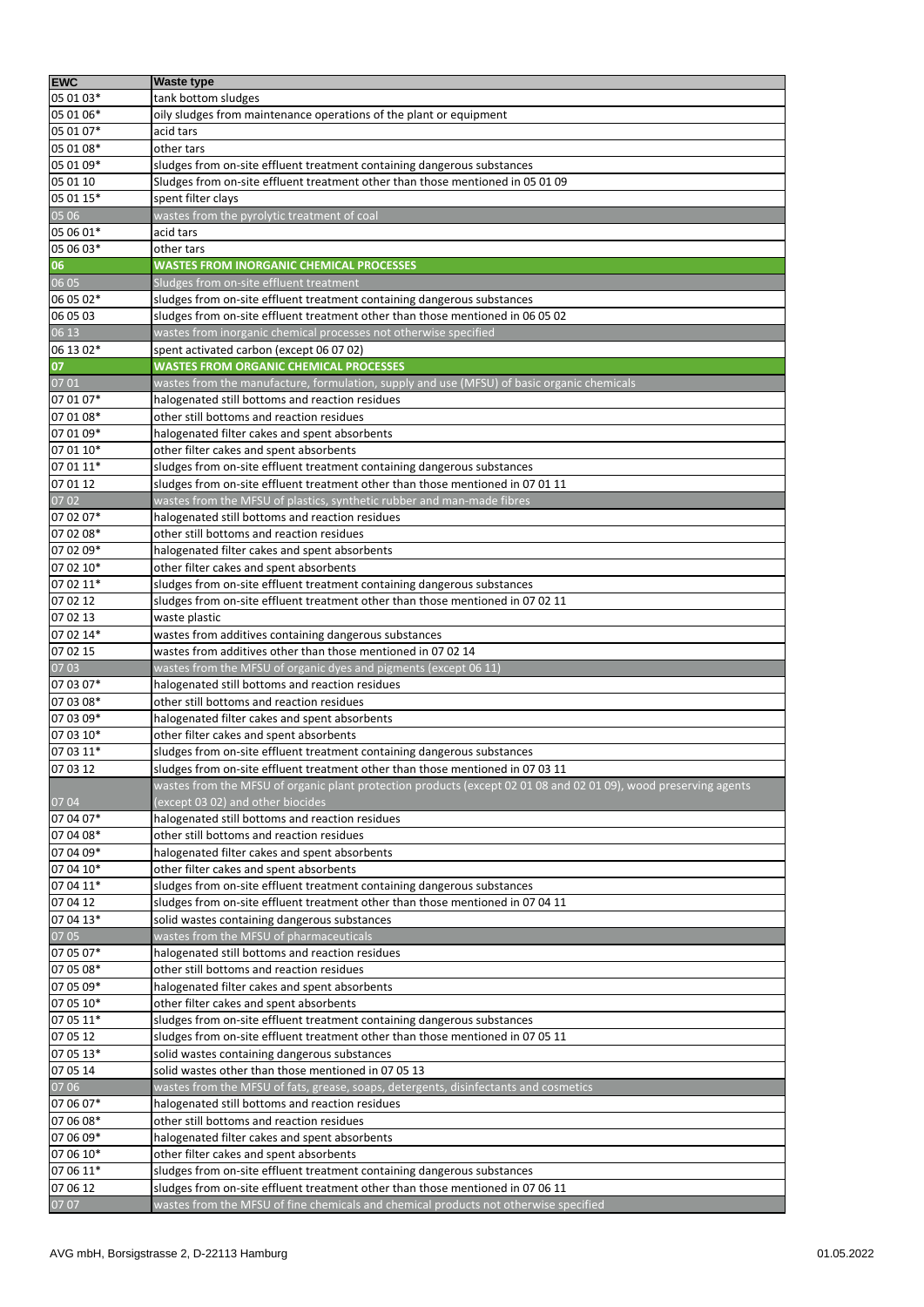| <b>EWC</b>          | <b>Waste type</b>                                                                                          |
|---------------------|------------------------------------------------------------------------------------------------------------|
| 07 07 07*           | halogenated still bottoms and reaction residues                                                            |
| 07 07 08*           | other still bottoms and reaction residues                                                                  |
| 07 07 09*           | halogenated filter cakes and spent absorbents                                                              |
| 07 07 10*           | other filter cakes and spent absorbents                                                                    |
| 07 07 11*           | sludges from on-site effluent treatment containing dangerous substances                                    |
| 07 07 12            | sludges from on-site effluent treatment other than those mentioned in 07 07 11                             |
|                     | WASTES FROM THE MANUFACTURE, FORMULATION, SUPPLY AND USE (MFSU) OF COATINGS (PAINTS, VARNISHES AND         |
|                     | VITREOUS ENAMELS), ADHESIVES, SEALANTS AND PRINTING INKS                                                   |
| 08<br>08 01         | wastes from MFSU and removal of paint and varnish                                                          |
| 08 01 11*           | waste paint and varnish containing organic solvents or other dangerous substances                          |
| 08 01 12            | waste paint and varnish other than those mentioned in 08 01 11                                             |
| 08 01 13*           | sludges from paint or varnish containing organic solvents or other dangerous substances                    |
| 08 01 14            | sludges from paint or varnish other than those mentioned in 08 01 13                                       |
| 08 01 15*           | aqueous sludges containing paint or varnish containing organic solvents or other dangerous substances      |
| 08 01 16            | aqueous sludges containing paint or varnish other than those mentioned in 08 01 15                         |
| 08 01 17*           | wastes from paint or varnish removal containing organic solvents or other dangerous substances             |
| 08 01 18            | wastes from paint or varnish removal other than those mentioned in 08 01 17                                |
| 08 01 21*           | waste paint or varnish remover                                                                             |
| 08 03               | wastes from MFSU of printing inks                                                                          |
|                     |                                                                                                            |
| 08 03 07            | aqueous sludges containing ink                                                                             |
| 08 03 12*           | waste ink containing dangerous substances                                                                  |
| 08 03 13            | waste ink other than those mentioned in 08 03 12                                                           |
| 08 03 14*           | ink sludges containing dangerous substances                                                                |
| 08 03 15            | ink sludges other than those mentioned in 08 03 14                                                         |
| 08 03 17*           | waste printing toner containing dangerous substances                                                       |
| 08 03 18            | waste printing toner other than those mentioned in 08 03 17                                                |
| 08 04               | wastes from MFSU of adhesives and sealants (including waterproofing products)                              |
| 08 04 09*           | waste adhesives and sealants containing organic solvents or other dangerous substances                     |
| 08 04 10            | waste adhesives and sealants other than those mentioned in 08 04 09                                        |
| 08 04 11*           | adhesive and sealant sludges containing organic solvents or other dangerous substances                     |
| 08 04 12            | adhesive and sealant sludges other than those mentioned in 08 04 11                                        |
| 08 04 13*           | aqueous sludges containing adhesives or sealants containing organic solvents or other dangerous substances |
| 08 04 14            | aqueous sludges containing adhesives or sealants other than those mentioned in 08 04 13                    |
| 09                  | <b>WASTES FROM THE PHOTOGRAPHIC INDUSTRY</b>                                                               |
| 09 01               | wastes from the photographic industry                                                                      |
| 09 01 08            | photographic film and paper free of silver or silver compounds                                             |
| 09 01 10            | single-use cameras without batteries                                                                       |
| 10                  | <b>WASTES FROM THERMAL PROCESSES</b>                                                                       |
| 10 03               | wastes from aluminium thermal metallurgy                                                                   |
| 10 03 17*           | tar-containing wastes from anode manufacture                                                               |
| 10 03 18            | carbon-containing wastes from anode manufacture other than those mentioned in 1003 17                      |
| 10 03 27*           | wastes from cooling-water treatment containing oil                                                         |
| 10 03 28            | wastes from cooling-water treatment other than those mentioned in 10 03 27                                 |
| 10 05               | wastes from zinc thermal metallurgy                                                                        |
| 10 05 08*           | wastes from cooling-water treatment containing oil                                                         |
| 10 05 09            | wastes from cooling-water treatment other than those mentioned in 10 05 08                                 |
| 10 06               | wastes from copper thermal metallurgy                                                                      |
| 10 06 09*           | wastes from cooling-water treatment containing oil                                                         |
| 10 06 10            | wastes from cooling-water treatment other than those mentioned in 10 06 09                                 |
| 1007                | wastes from silver, gold and platinum thermal metallurgy                                                   |
| 10 07 07*           | wastes from cooling-water treatment containing oil                                                         |
| 10 07 08            | wastes from cooling-water treatment other than those mentioned in 10 07 07                                 |
| 1008                | wastes from other non-ferrous thermal metallurgy                                                           |
| 10 08 12*           | tar-containing wastes from anode manufacture                                                               |
| 10 08 13            | carbon-containing wastes from anode manufacture other than those mentioned in 1008 12                      |
| 10 08 19*           | wastes from cooling-water treatment containing oil                                                         |
| 10 08 20            | wastes from cooling-water treatment other than those mentioned in 10 08 19                                 |
| 10 11               | wastes from manufacture of glass and glass products                                                        |
| 10 11 19*           | solid wastes from on-site effluent treatment containing dangerous substances                               |
| 10 11 20            | solid wastes from on-site effluent treatment other than those mentioned in 10 11 19                        |
| 1012                |                                                                                                            |
|                     | wastes from manufacture of ceramic goods, bricks, tiles and construction products                          |
| 10 12 13            | sludge from on-site effluent treatment                                                                     |
| ${\bf 12}$<br>12 01 | WASTES FROM SHAPING AND PHYSICAL AND MECHANICAL SURFACE TREATMENT OF METALS AND PLASTICS                   |
|                     | wastes from shaping and physical and mechanical surface treatment of metals and plastics                   |
| 12 01 05            | plastics shavings and turnings                                                                             |
| 12 01 12*           | spent waxes and fats                                                                                       |
| 12 01 14*           | machining sludges containing dangerous substances                                                          |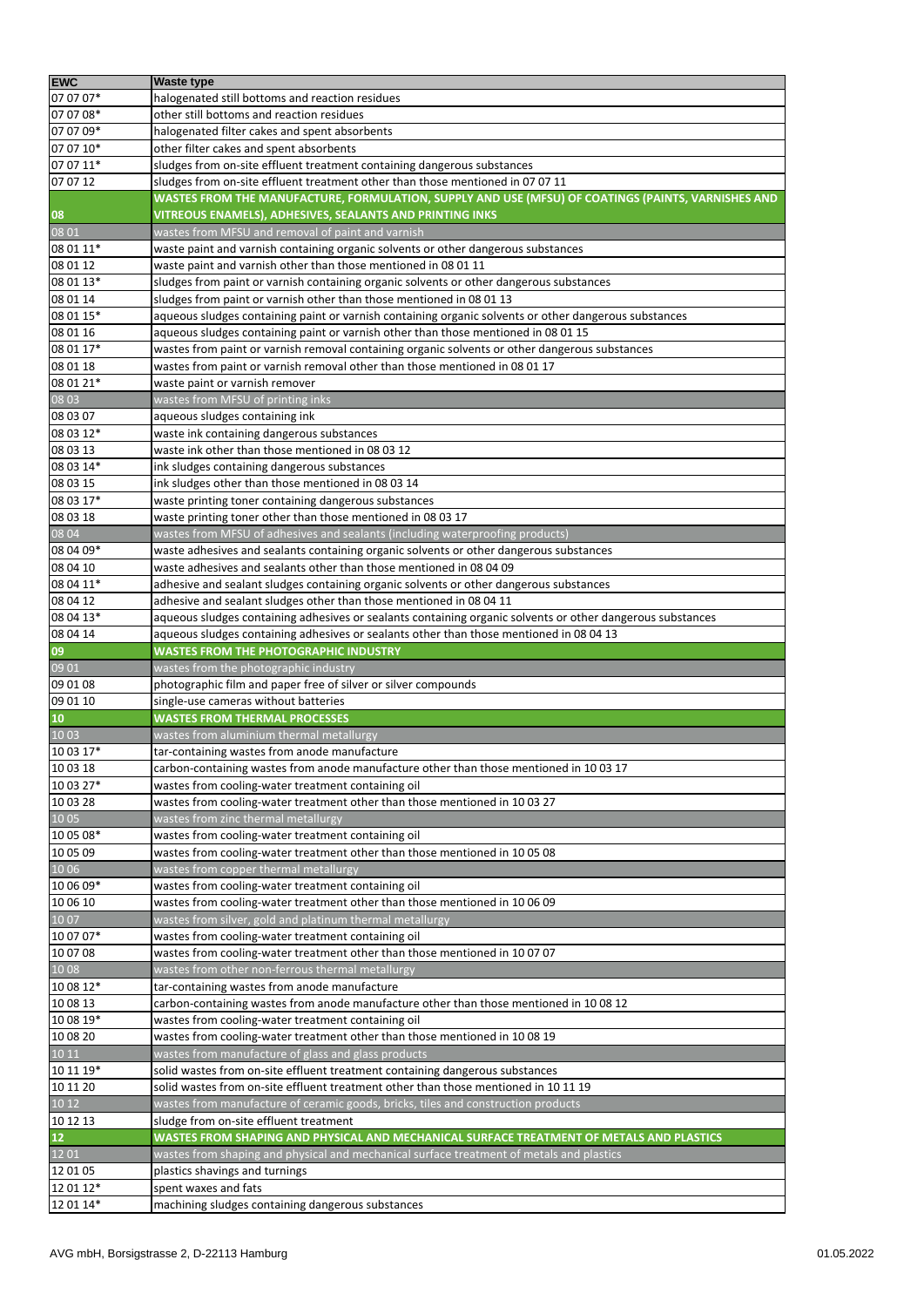| <b>EWC</b>                                                   | <b>Waste type</b>                                                                                                             |
|--------------------------------------------------------------|-------------------------------------------------------------------------------------------------------------------------------|
| 12 01 15                                                     | machining sludges other than those mentioned in 1201 14                                                                       |
| 12 01 16*                                                    | waste blasting material containing dangerous substances                                                                       |
| 12 01 17                                                     | waste blasting material other than those mentioned in 120116                                                                  |
| 12 01 18*                                                    | metal sludge (grinding, honing and lapping sludge) containing oil                                                             |
| 12 01 20*                                                    | spent grinding bodies and grinding materials containing dangerous substances                                                  |
| 12 01 21                                                     | spent grinding bodies and grinding materials other than those mentioned in 1201 20                                            |
| 12 03                                                        |                                                                                                                               |
|                                                              | wastes from water and steam degreasing processes (except 11)                                                                  |
| 12 03 01*                                                    | aqueous washing liquids                                                                                                       |
| 12 03 02*                                                    | steam degreasing wastes                                                                                                       |
| 13                                                           | OIL WASTES AND WASTES OF LIQUID FUELS (except edible oils, and those in chapters 05, 12 and 19)                               |
| 13 05                                                        | oil/water separator contents                                                                                                  |
| 13 05 01*                                                    | solids from grit chambers and oil/water separators                                                                            |
| 13 05 02*                                                    | sludges from oil/water separators                                                                                             |
| 13 05 03*                                                    | interceptor sludges                                                                                                           |
| 13 05 08*                                                    | mixtures of wastes from grit chambers and oil/water separators                                                                |
| 13 08                                                        | oil wastes not otherwise specified                                                                                            |
| 13 08 01*                                                    | desalter sludges or emulsions                                                                                                 |
| 14                                                           | WASTE ORGANIC SOLVENTS, REFRIGERANTS AND PROPELLANTS (except 07 and 08)                                                       |
| 14 06                                                        | waste organic solvents, refrigerants and foam/aerosol propellants                                                             |
| 14 06 04*                                                    | sludges or solid wastes containing halogenated solvents                                                                       |
| 14 06 05*                                                    | sludges or solid wastes containing other solvents                                                                             |
|                                                              | WASTE PACKAGING; ABSORBENTS, WIPING CLOTHS, FILTER MATERIALS AND PROTECTIVE CLOTHING NOT OTHERWISE                            |
|                                                              | <b>SPECIFIED</b>                                                                                                              |
| $\begin{array}{c} \textbf{15} \\ \textbf{15 01} \end{array}$ | packaging (including separately collected municipal packaging waste)                                                          |
| 15 01 01                                                     | paper and cardboard packaging                                                                                                 |
| 15 01 02                                                     | plastic packaging                                                                                                             |
|                                                              |                                                                                                                               |
| 15 01 03                                                     | wooden packaging                                                                                                              |
| 15 01 05                                                     | composite packaging                                                                                                           |
| 15 01 06                                                     | mixed packaging                                                                                                               |
| 15 01 09                                                     | textile packaging                                                                                                             |
| 15 01 10*                                                    | packaging containing residues of or contaminated by dangerous substances                                                      |
| 1502                                                         | absorbents, filter materials, wiping cloths and protective clothing                                                           |
|                                                              | absorbents, filter materials (including oil filters not otherwise specified), wiping cloths, protective clothing contaminated |
| 15 02 02*                                                    | by dangerous substances                                                                                                       |
| 15 02 03                                                     | absorbents, filter materials, wiping cloths and protective clothing other than those mentioned in 15 02 02                    |
| 16                                                           | WASTES NOT OTHERWISE SPECIFIED IN THE LIST                                                                                    |
|                                                              | end-of-life vehicles from different means of transport (including off-road machinery) and wastes from dismantling of end-     |
| 16 01                                                        | of-life vehicles and vehicle maintenance (except 13, 14, 16 06 and 16 08)                                                     |
| 16 01 07*                                                    | oil filters                                                                                                                   |
| 16 01 19                                                     | plastic                                                                                                                       |
| 16 03                                                        | off-specification batches and unused products                                                                                 |
| 16 03 05*                                                    | organic wastes containing dangerous substances                                                                                |
| 16 03 06                                                     | organic wastes other than those mentioned in 16 03 05                                                                         |
| 1607                                                         | wastes from transport tank, storage tank and barrel cleaning (except 05 and 13)                                               |
| 16 07 08*                                                    | wastes containing oil                                                                                                         |
| 16 07 09*                                                    | wastes containing other dangerous substances                                                                                  |
|                                                              | CONSTRUCTION AND DEMOLITION WASTES (INCLUDING EXCAVATED SOIL FROM CONTAMINATED SITES)                                         |
| ${\bf 17}$                                                   |                                                                                                                               |
| 1702                                                         | wood, glass and plastic                                                                                                       |
| 17 02 01                                                     | wood                                                                                                                          |
| 17 02 02                                                     | glass                                                                                                                         |
| 17 02 03                                                     | plastic                                                                                                                       |
| 17 02 04*                                                    | glass, plastic and wood containing or contaminated with dangerous substances                                                  |
| 1703                                                         | bituminous mixtures, coal tar and tarred products                                                                             |
| 17 03 01*                                                    | bituminous mixtures containing coal tar                                                                                       |
| 17 03 02                                                     | bituminous mixtures other than those mentioned in 170301                                                                      |
| 17 03 03*                                                    | coal tar and tarred products                                                                                                  |
|                                                              | WASTES FROM WASTE MANAGEMENT FACILITIES, OFF-SITE WASTE WATER TREATMENT PLANTS AND THE                                        |
| $\begin{array}{c} \n \textbf{19} \\ 1902\n \end{array}$      | PREPARATION OF WATER INTENDED FOR HUMAN CONSUMPTION AND WATER FOR INDUSTRIAL USE                                              |
|                                                              | wastes from physico/chemical treatments of waste (including dechromatation, decyanidation, neutralisation)                    |
| 19 02 04*                                                    | premixed wastes composed of at least one hazardous waste                                                                      |
| 19 02 05*                                                    | sludges from physico/chemical treatment containing dangerous substances                                                       |
| 19 02 06                                                     | sludges from physico/chemical treatment other than those mentioned in 19 02 05                                                |
| 19 02 09*                                                    | solid combustible wastes containing dangerous substances                                                                      |
| 19 02 10                                                     | combustible wastes other than those mentioned in 1902 08 and 1902 09                                                          |
| 19 03                                                        | stabilised/solidified wastes (4)                                                                                              |
| 19 03 04*                                                    | wastes marked as hazardous, partly (5) stabilised                                                                             |
|                                                              |                                                                                                                               |
| 19 03 05                                                     | stabilised wastes other than those mentioned in 19 03 04                                                                      |